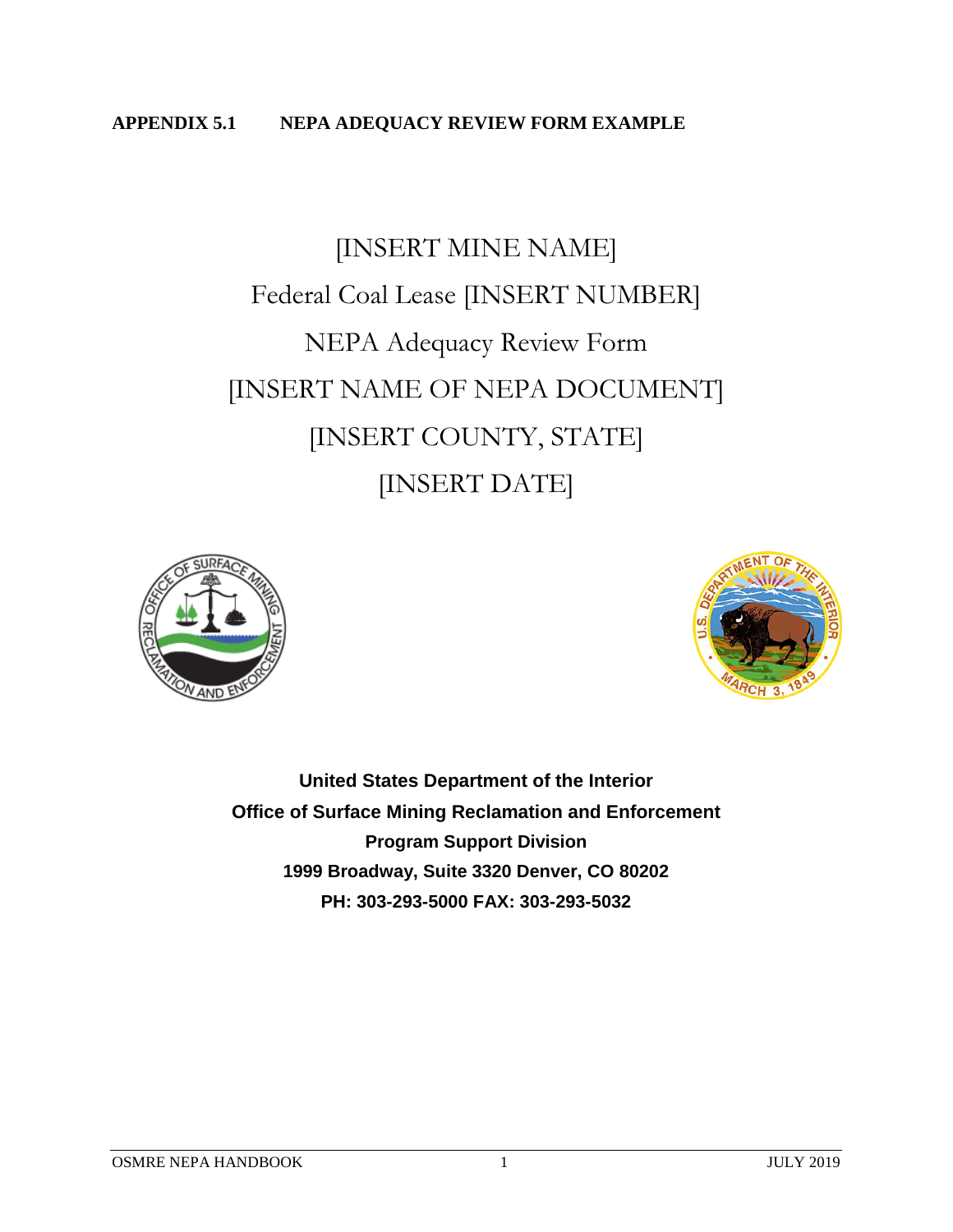### **Worksheet**

## **NEPA Adequacy Review Form (NARF)**

OFFICE:

#### PROPOSED ACTION TITLE/TYPE:

#### LOCATION/LEGAL DESCRIPTION:

#### APPLICANT (if any):

- **A. Description of the Proposed Action and any applicable mitigation measures**
- **B. Identify applicable National Environmental Policy Act (NEPA) documents and other related documents that cover the proposed action.**

#### **C. NEPA Adequacy Criteria**

**1.** Is the new proposed action a feature of, or essentially similar to, an alternative analyzed in the existing NEPA document(s)? Is the project within the same analysis area, or if the project location is different, are the geographic and resource conditions sufficiently similar to those analyzed in the existing NEPA document(s)? If there are differences, can you explain why they are not substantial?

**2.** Is the range of alternatives analyzed in the existing NEPA document(s) appropriate with respect to the new proposed action, given current environmental concerns, interests, and resource values?

**3.** Is the existing analysis valid in light of any new information or circumstances (such as, rangeland health standard assessment, recent endangered species listings, updated lists of sensitive species)? Can you reasonably conclude that new information and new circumstances would not substantially change the analysis of the new proposed action?

**4.** Are the direct, indirect, and cumulative effects that would result from implementation of the new proposed action similar (both quantitatively and qualitatively) to those analyzed in the existing NEPA document?

**5.** Are the public involvement and interagency review associated with existing NEPA document(s) adequate for the current proposed action?